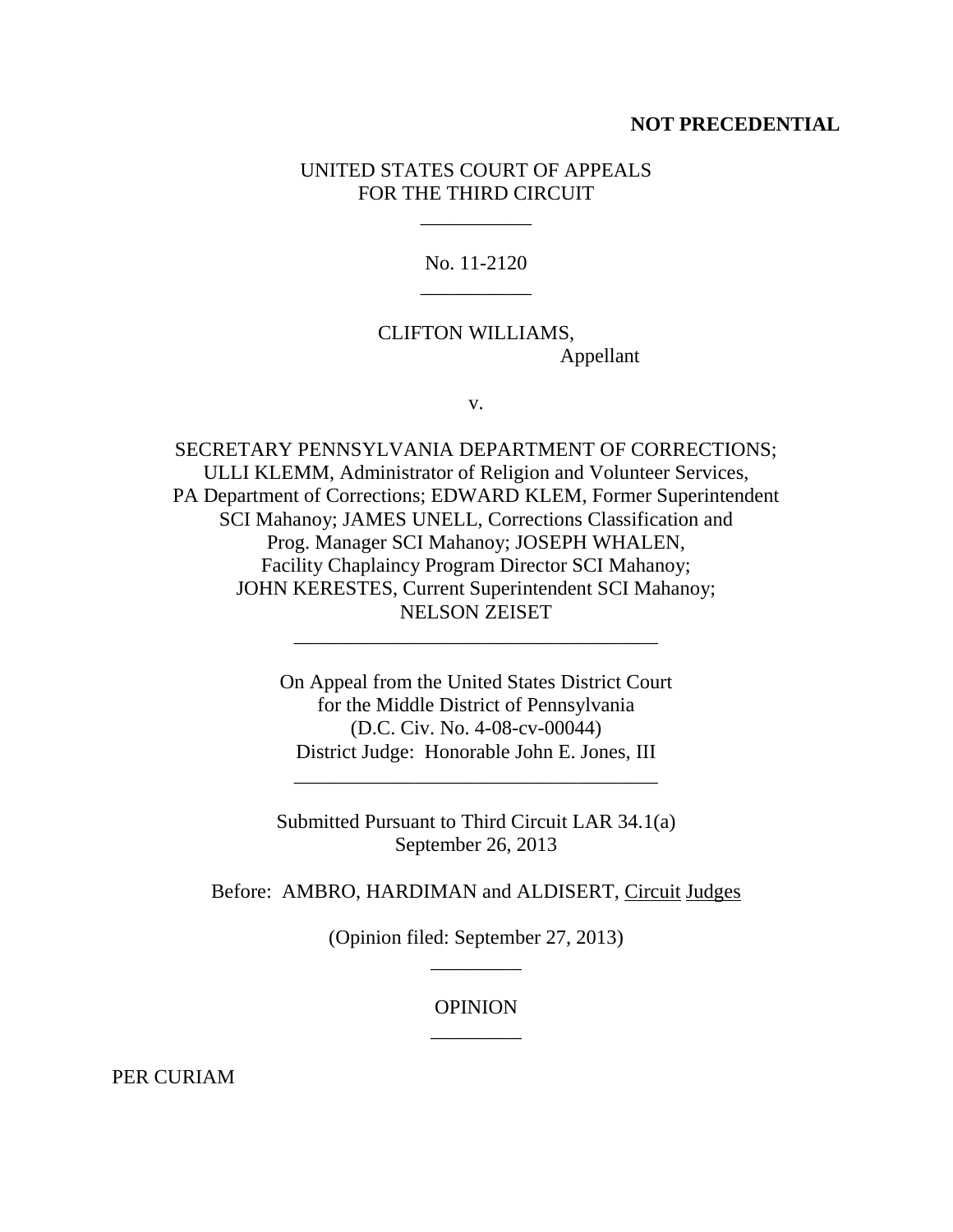Clifton Williams appeals pro se from the District Court's entry of summary judgment in favor of the defendants. We will affirm.

I.

Williams is a Pennsylvania state prisoner incarcerated at SCI-Mahanoy and a practicing Muslim. His claims arise from the placement of a Christmas tree and wreaths in the prison"s inter-faith chapel during the 2005, 2006 and 2007 holiday seasons. According to Williams, Muslims must participate in weekly communal prayer called Jumu"ah in a place devoid of offensive symbols, such as the tree and wreaths, which he claims Muslims associate with paganism. Williams claims that he was part of an Islamic "set-up" crew that prepared the chapel before Islamic services. He also claims that prison personnel prohibited him from removing the tree and wreaths by threatening to charge him with misconduct if he did. Finally, he claims that prison personnel (including those at previous prisons) have retaliated against him for filing lawsuits and grievances and practicing his religion over the years dating back to 1992. Williams"s pro se amended complaint under 42 U.S.C. § 1983 asserts violations of the Religious Land Use and Institutionalized Persons Act ("RLUIPA"), the Free Exercise Clause of the First Amendment, and the Equal Protection Clause of the Fourteenth Amendment, as well as retaliation for exercising his First Amendment rights.

The defendants<sup>1</sup> answered the complaint and the parties took discovery, including

<sup>&</sup>lt;sup>1</sup> Williams named current and former corrections officials and prison employees as defendants. Because our resolution of this appeal does not turn on any particular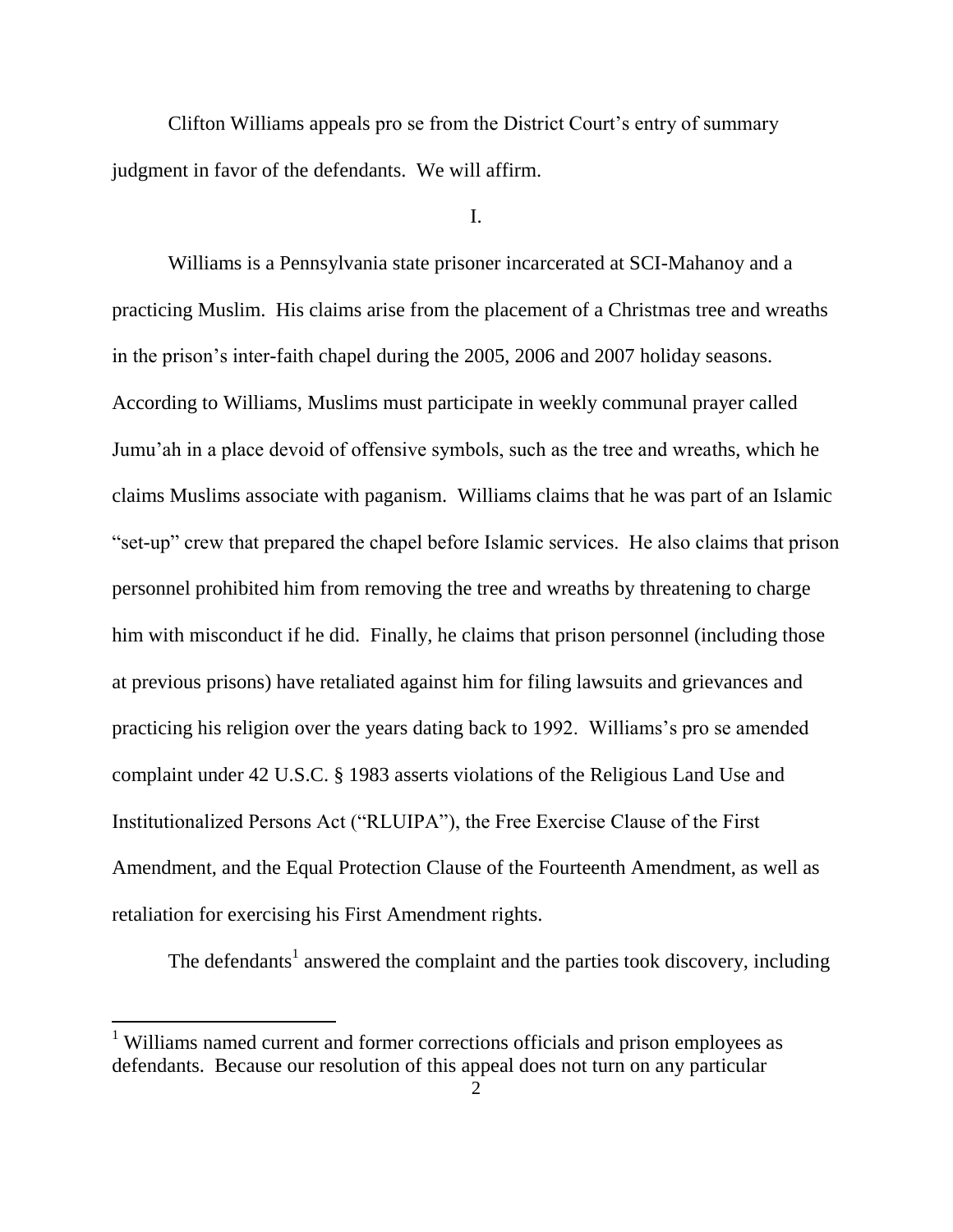Williams's deposition. During discovery, the following undisputed facts emerged. The prison"s Imam did not object to the presence of the Christmas tree or wreaths and instead continued to hold Jumu"ah services in the chapel without complaint. Before Islamic services, the Christmas tree was wheeled to the rear of the chapel and sometimes partially covered by a blackboard. The tree remained visible, but Muslims pray facing the opposite direction. Someone from the Christian community also would remove the larger wreaths on the chapel door after Christian services. The Islamic set-up crew was permitted to take down the smaller wreaths inside the chapel as well, though defendants stopped allowing them to do so when the wreaths became damaged. Williams continued to attend Jumu"ah while those items were present in the chapel. Defendants stopped placing the Christmas tree in the chapel in 2008.

Defendants ultimately moved for summary judgment, which the District Court granted. The District Court entered judgment on Williams"s RLUIPA claim because it concluded that he could not show that defendants" conduct substantially burdened his exercise of religion. See 42 U.S.C. § 2000cc-1(a); Washington v. Klem, 497 F.3d 272, 280 (3d Cir. 2007). As for Williams"s free exercise claim, the District Court balanced the four factors enumerated in Turner v. Safley, 482 U.S. 78, 89-90 (1987), and concluded that he could not show that defendants" conduct was not reasonably related to the

defendant's role in the conduct Williams alleges, we will refer to them collectively as "the defendants." In doing so, we do not imply that any particular defendant engaged in or was otherwise responsible for any of the particular conduct discussed herein.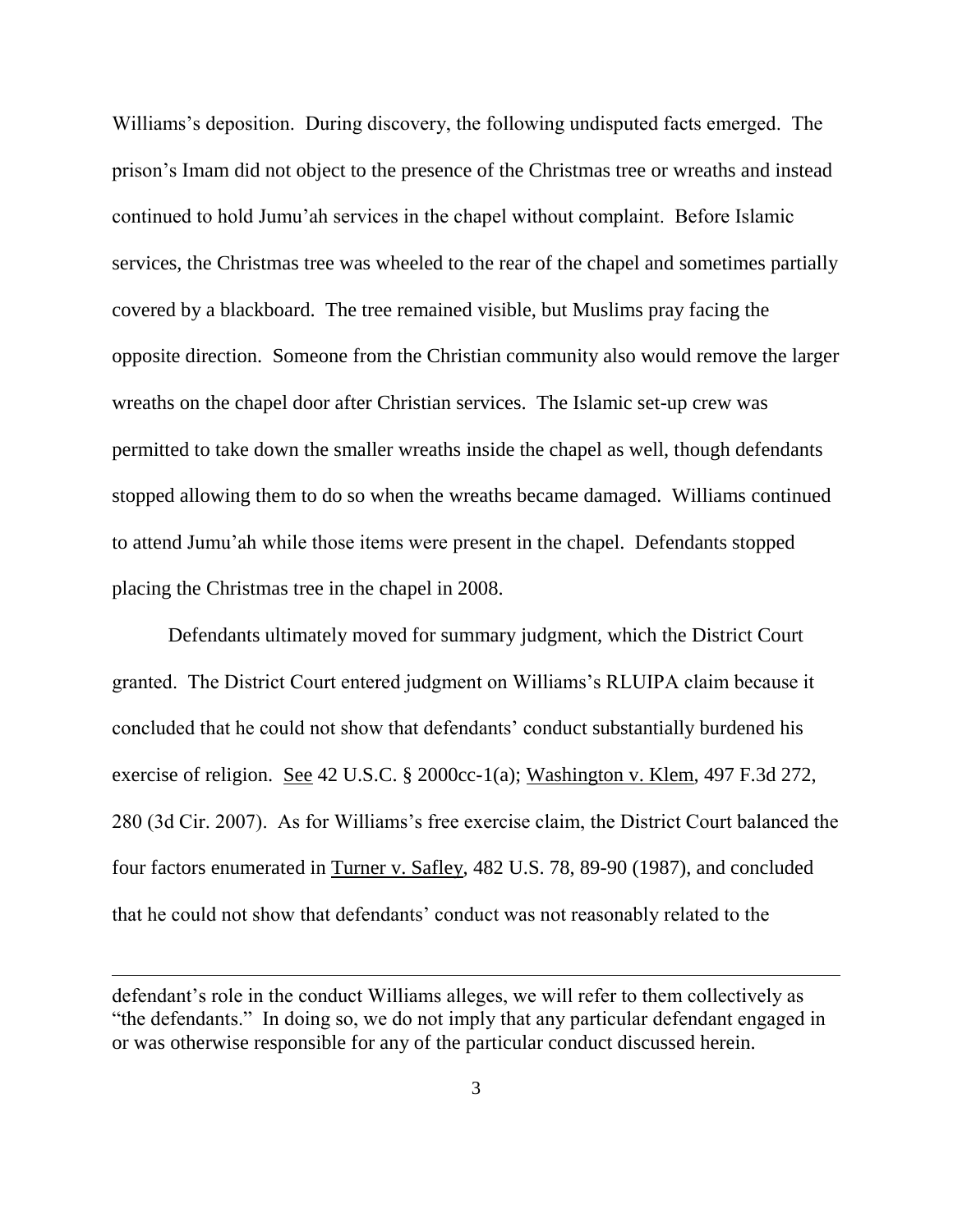legitimate penological interest in accommodating different religions in the chapel. See O"Lone v. Estate of Shabazz, 482 U.S. 342, 349-50 (1987) (applying Turner in this context). The District Court further concluded that Williams had raised no genuine issue as to his equal protection claim and that his retaliation claim was barred by the statute of limitations. Williams appeals. $<sup>2</sup>$ </sup>

#### II.

Having carefully reviewed the record, we will affirm the District Court's judgment

primarily for the reasons explained by that court in its thorough opinion. We need only

briefly address some of Williams"s arguments on appeal.

## A. RLUIPA

Williams challenges the District Court's conclusion that defendants' conduct did

not substantially burden his exercise of religion.

For the purposes of RLUIPA, a substantial burden exists where: 1) a follower is forced to choose between following the precepts of his religion and forfeiting benefits otherwise generally available to other inmates versus abandoning one of the precepts of his religion in order to receive a benefit; OR 2) the government puts substantial pressure on an adherent to substantially modify his behavior and to violate his beliefs.

Washington v. Klem, 497 F.3d 272, 280 (3d Cir. 2007).

 $\overline{a}$ 

Williams argues that defendants' conduct, and in particular their threat of

<sup>&</sup>lt;sup>2</sup> We have jurisdiction under 28 U.S.C. § 1291. We exercise plenary review over the entry of summary judgment. See DeHart v. Horn, 227 F.3d 47, 50 (3d Cir. 2000) (en banc). Summary judgment is appropriate only if, viewing the evidence and drawing all reasonable inferences therefrom in favor of the non-moving party, there is no genuine dispute as to any material fact and the moving party is entitled to judgment as a matter of law. See id.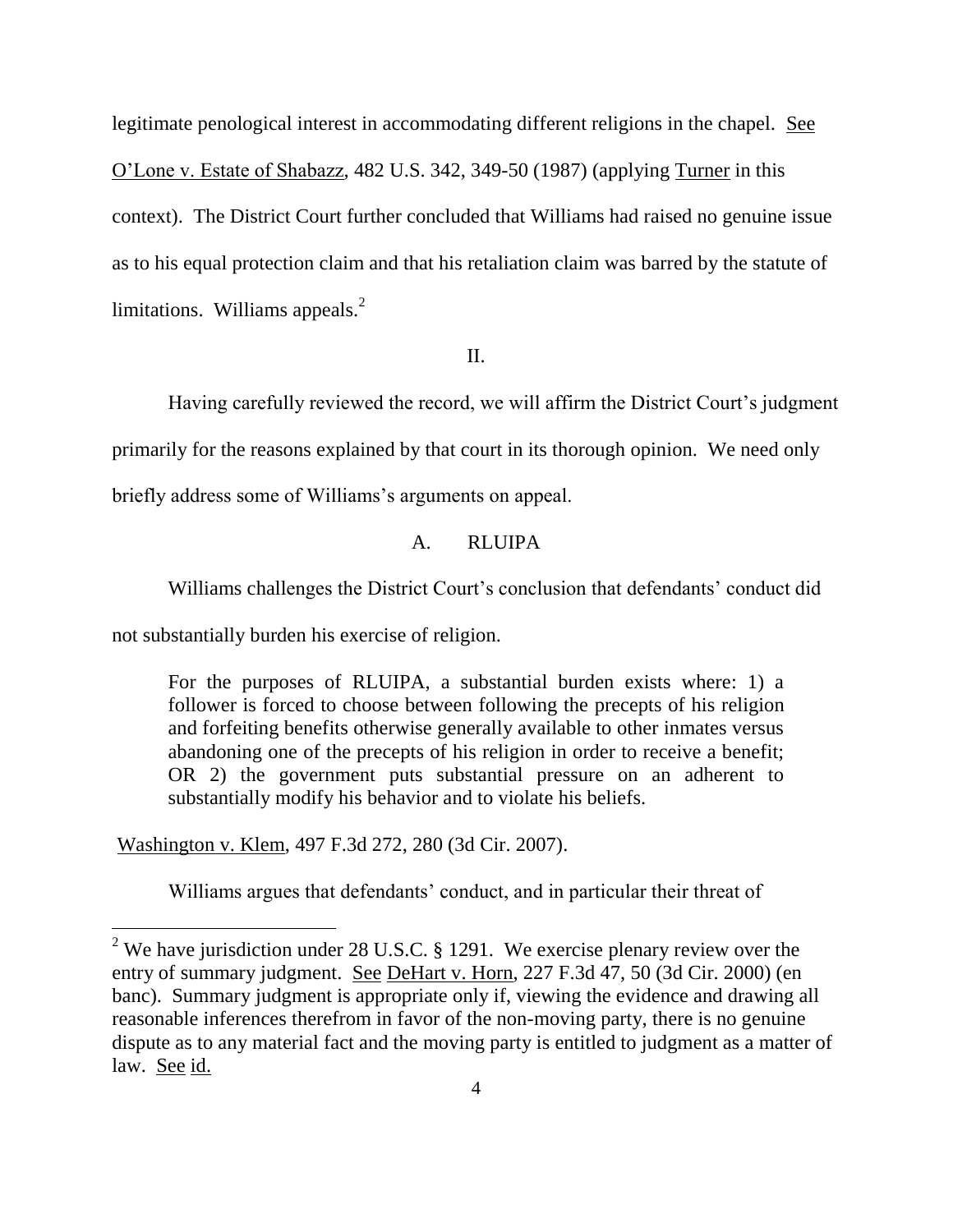punishment if he removed the Christmas "décor" (as he often refers to it), establish both situations. We disagree. Williams has adduced no evidence that defendants forced him to choose between exercising his religion and obtaining some benefit. He also has adduced no evidence that defendants pressured him to violate his religious beliefs in any way. Williams does not contest that the Christmas tree was wheeled to the back of the chapel and was out of his line of sight during Jumu"ah or that he remained free to attend Jumu"ah during the periods in question and in fact did so. While Williams may have found the presence of the decorations in the chapel offensive, the prison Imam did not object to them and the mere fact that they may have ""diminish[ed] the sacredness of the area" in Williams's view "hald no tendency to coerce [him] into acting contrary to [his] religious beliefs." Washington, 497 F.3d at 279 (quoting Lyng v. Nw. Indian Cemetery Protective Ass'n, 485 U.S. 439, 448, 450 (1988)).<sup>3</sup>

B. Free Exercise and Equal Protection

 $3$  This result is consistent with that in another of Williams's appeals that he identifies as a "related case." See Williams v. Sec'y Pa. Dep't of Corr., 450 F. App'x 191 (3d Cir. 2011). In that case, we concluded that Williams"s religious exercise was substantially burdened by a policy that required him to pray during work detail in a break room where inmates held disruptive conversations and tracked urine from the bathroom, that did not permit any "ritual or display," and that thus did not permit Williams to prostrate himself as required during Islamic prayer. Id. at 195-196. That policy did more than "diminish the sacredness of the area" in which Williams prayed, Washington, 497 F.3d at 279, because it actually prevented him from praying in the required manner and thus forced him to "choose between offering prayers in the manner consistent with his religious beliefs and being disciplined[.]" Williams, 450 F. App'x at 196. Such is not the case here because Williams does not allege that defendants' conduct interfered with the manner in which he prayed during Jumu'ah in any way.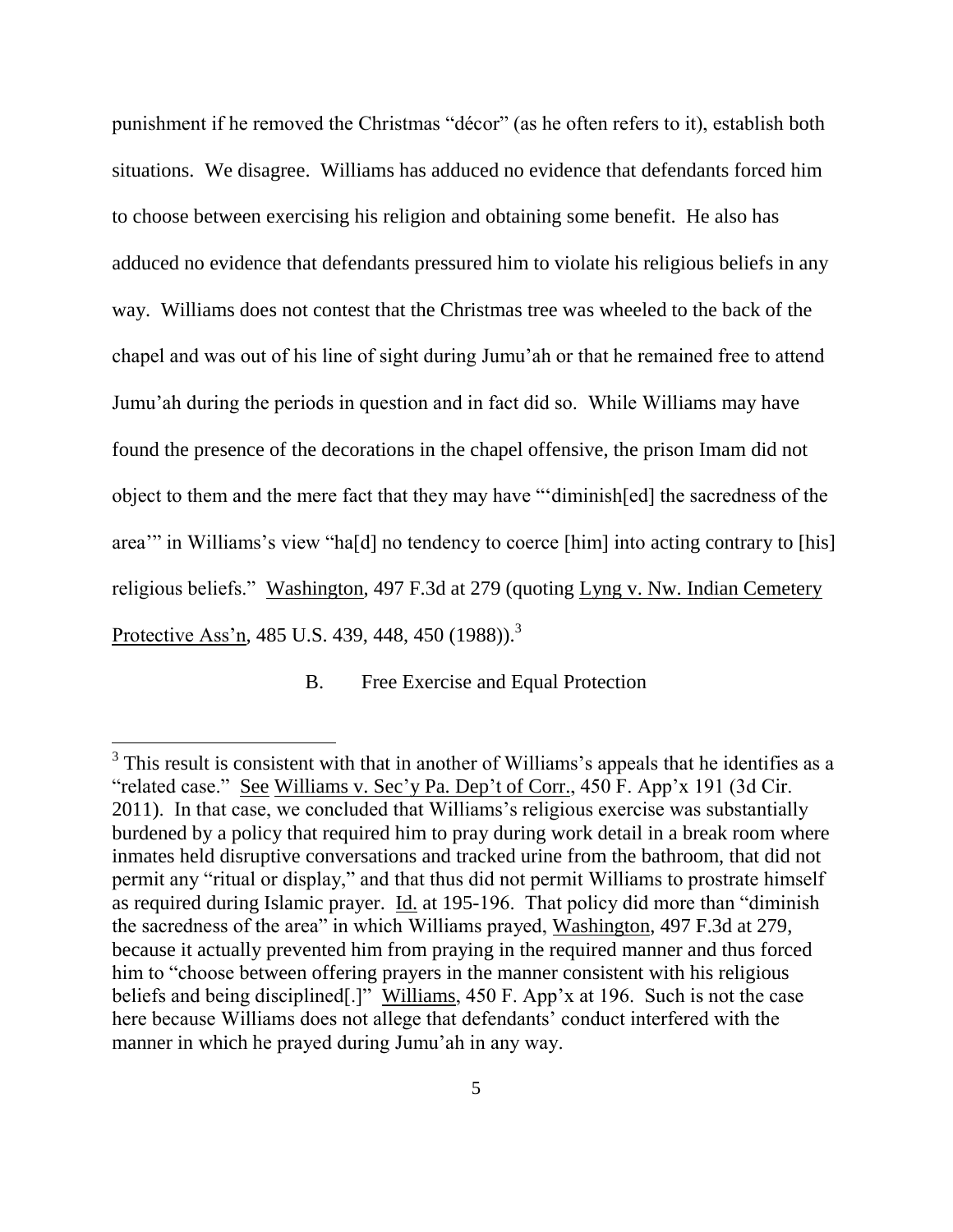Williams's free exercise and equal protection claims required him to prove that defendants' conduct was not "reasonably related to legitimate penological interests" under the four factors set forth in Turner. See DeHart, 227 F.3d at 51 (quoting Turner v. Safley, 482 U.S. 78, 89 (1987)); see also id. at 61 (explaining that "Turner is equally applicable" to equal protection claims).<sup>4</sup>

The first Turner factor is whether there is "a valid, rational connection between the prison regulation and the legitimate governmental interest put forward to justify it." Id. at 51 (internal quotation marks omitted) (quoting Waterman v. Farmer, 183 F.3d 208, 213 (3d Cir. 1999)); see also Turner, 482 U.S. at 89. Williams argues that defendants" asserted penological interest in reasonably accommodating different religious beliefs is belied by the placement in the chapel of what he calls religion-specific symbols. But Williams's quarrel is not with the placement of the Christmas decorations in the chapel per se. Instead, his complaint is that defendants refused to allow their complete removal during Islamic services. And defendants" policy regarding the decorations during Islamic services was to permit the removal of the Christmas tree to the back of the chapel, the partial covering of the tree with a blackboard, the removal of the large wreaths from the chapel door and, until they became damaged, the smaller wreaths on the sides of the

 $4$  We recently clarified that, although the ultimate burden of persuasion is on the prisoner, the defendants bear the initial burden of making a showing on the first Turner factor. See Sharp v. Johnson, 669 F.3d 144, 156 (3d Cir. 2012), cert. denied, 133 S. Ct. 41. The District Court issued its decision before we decided Sharp and did not specifically address who bore the burden on this factor, but "[t]his burden is slight," id., and the record leaves no doubt that defendants carried it here.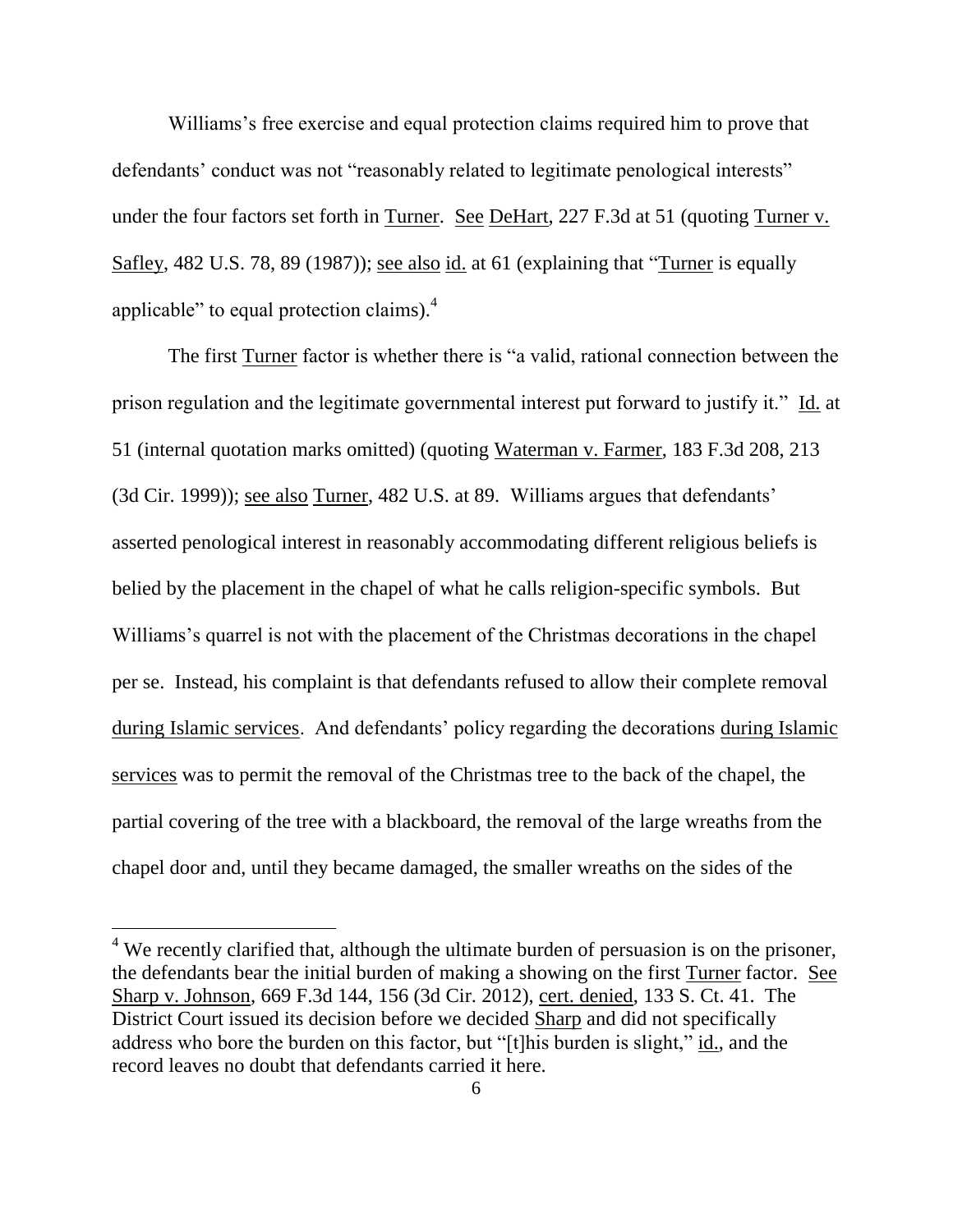chapel as well. There is no genuine dispute that this conduct is rationally related to defendants' interest in reasonably accommodating different religions in the chapel.

The second Turner factor is "whether inmates retain alternative means of exercising the circumscribed right." DeHart, 227 F.3d at 51 (quoting Waterman, 183 F.3d at 213); see also Turner, 482 U.S. at 90. Williams argues, quoting O"Lone v. Estate of Shabazz, 482 U.S. 342 (1987), that the Supreme Court has recognized that "[t]here are, of course, no alternative means of attending Jumu"ah." Id. at 351. As the Supreme Court immediately thereafter emphasized, however, this factor focuses on the inmate's ability to practice his or religion generally, not to engage in any religious activity in particular. See id. at 351-52; DeHart, 227 F.3d at 53-54. The record shows that Williams had ample alternative means of practicing Islam, including by praying in his cell and continuing to attend Jumu'ah despite the partial presence of the decorations.<sup>5</sup>

The remaining Turner factors are the burden of accommodating the right and whether there are alternatives that could fully do so at a de minimis cost to valid penological interests. See DeHart, 227 F.3d at 51; see also Turner, 482 U.S. at 90-91. Williams's primary argument on these factors is that they cannot weigh in defendants' favor because, after he filed his complaint in 2008, they stopped placing the Christmas

 $5$  We reached the same conclusion in Williams's other appeal, in which we affirmed the judgment against him on his free exercise claim. See Williams, 450 F. App"x at 195.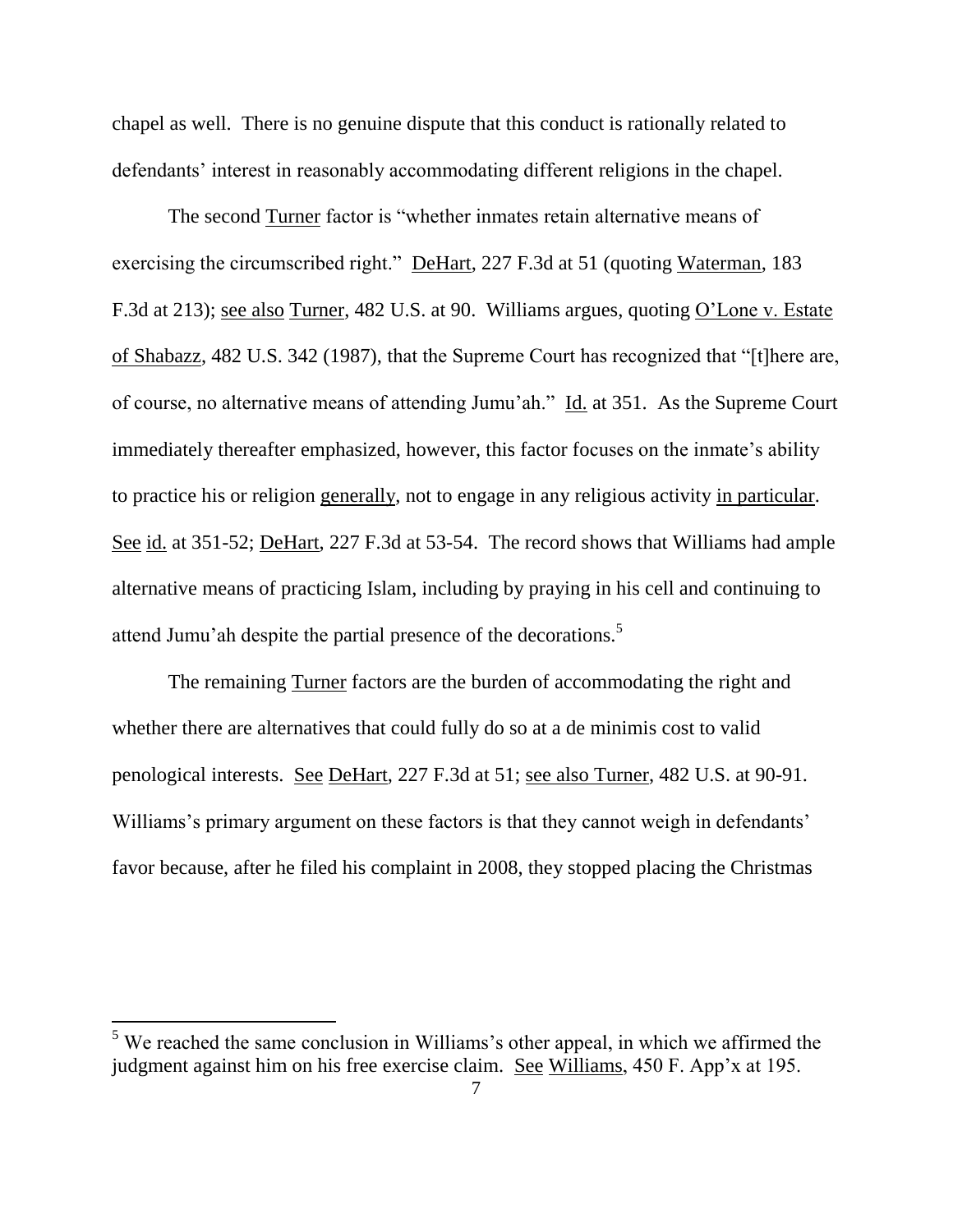tree in the inter-faith chapel altogether.<sup>6</sup> Defendants' subsequent conduct can be relevant to the last two Turner factors, see Sutton v. Rasheed, 323 F.3d 236, 257-58 (3d Cir. 2003) (per curiam), but the fact that defendants later decided to accommodate diversity of worship in a different way does not call into question the District Court's analysis of defendants' proffered reason for acting as they previously did. On this record, and given the deference due to prison officials in this context, see DeHart, 227 F.3d at 51, we agree that Williams has not adduced evidence from which a reasonable jury could find that defendants' conduct was not reasonably related to legitimate penological interests. Our ruling is based solely on the record before us, and we express no opinion on whether reinstituting the former policy would pass constitutional muster.

### C. Williams"s Remaining Arguments

Williams raises two other challenges that warrant brief discussion. First, he takes issue with the discovery process. In particular, he asserts that defendants failed to provide complete responses. He also claims that he did not receive a copy of the District Court"s order granting him an extension of time to take discovery in response to defendants' initial summary judgment motion until after that time had passed. Williams did not seek any relief on these grounds in the District Court, however, and we will not address them in the first instance. Williams (a sophisticated litigant by pro se standards) also has not developed any meaningful argument on this point on appeal and instead

 $6$  No party has claimed otherwise, but we note that defendants' voluntary cessation of their challenged conduct has not rendered this case moot. See Burns v. Pa. Dep"t of Corr., 544 F.3d 279, 283 (3d Cir. 2008).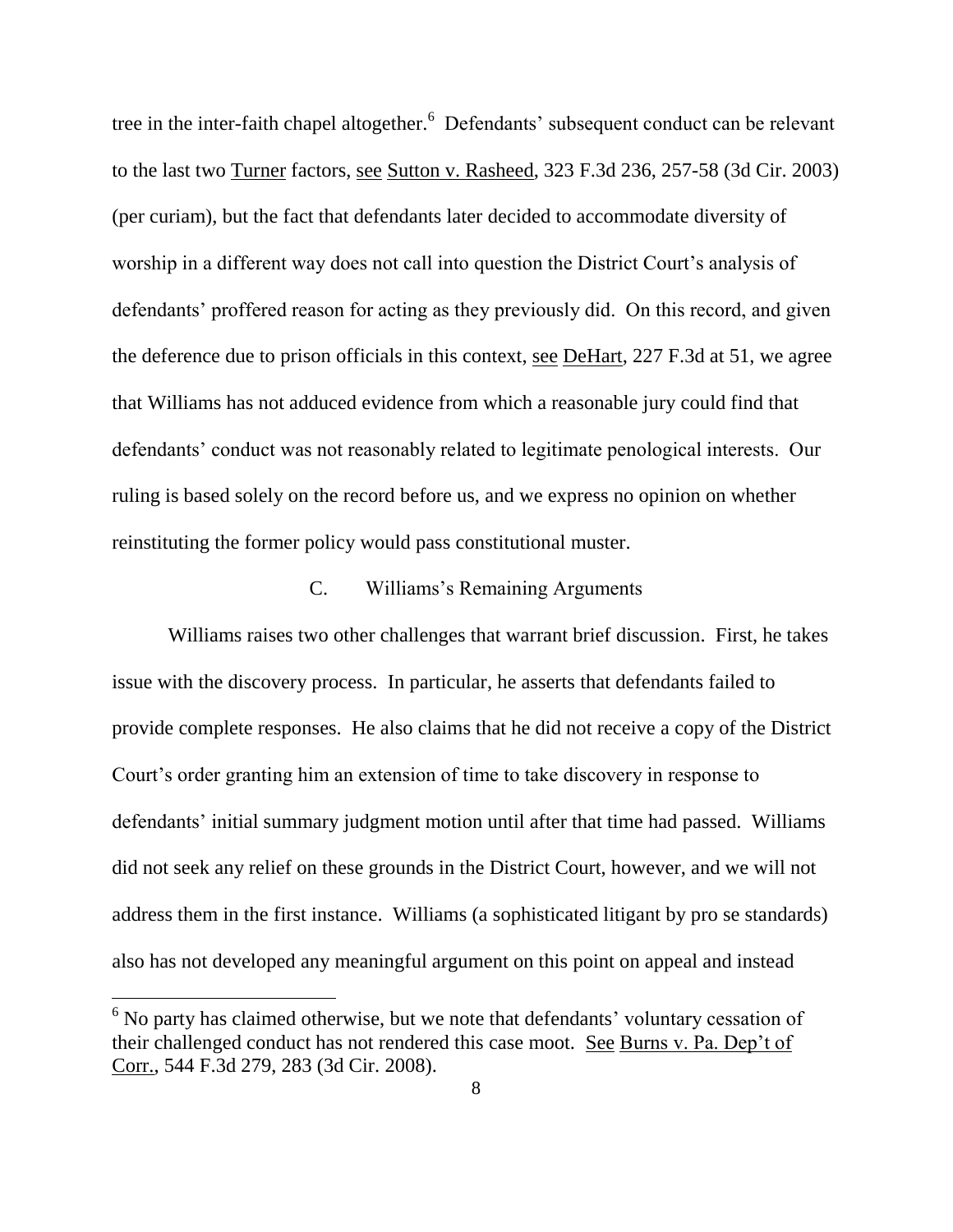merely invokes our plenary review and states that "[t]he argument in support of this issue remains undeveloped." (Appellant's Br. at 47.)

Second, Williams challenges the District Court"s resolution of his retaliation claim. In his amended complaint, Williams alleged various instances of retaliation from 1992 through 2005, which he alleged continued at unspecified times thereafter. (ECF No. 23 at 14-17.) These alleged incidents included defamatory statements and the adulteration of his food and drink, and he requested an injunction against these alleged activities. The District Court held that these claims are barred by the statute of limitations. Williams does not contest that ruling as to any claims he may have had between 1992 and 2005. Instead, he argues that he sought relief on the basis of ongoing retaliation, including retaliation for filing this lawsuit, and that the District Court failed to address his claims in that regard.

We perceive no error. Williams's amended complaint does not specify any discrete post-2005 incidents, let alone when they occurred or who perpetrated them. Nor did he request leave to further amend his complaint or otherwise identify these claims in response to defendants' summary judgment motion. Williams argues on appeal that the alleged retaliation remains ongoing, and his reply brief attaches grievance forms referencing an incident allegedly occurring in 2013, after this appeal was filed. Any claims that Williams may have in that regard are beyond the scope of this appeal and he should have asserted them, if at all, in a separate civil action.

For these reasons, we will affirm the judgment of the District Court. Williams"s